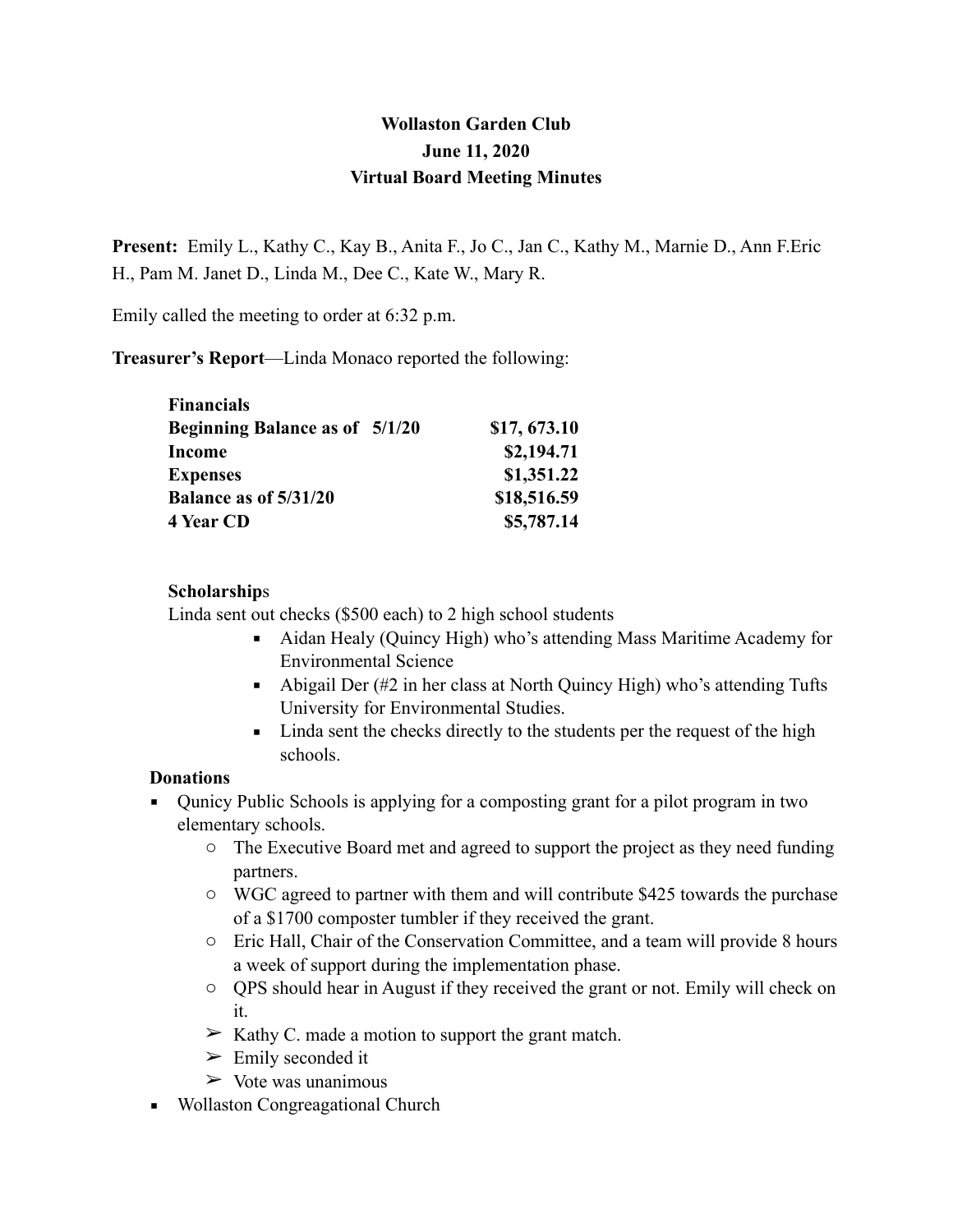- o WGC gave WCC a summer donation for the church rental of \$200. We also gave a \$200 donation due to the Coronavirus and lost church revenue.
- o We realized that last year we gave \$250 for a summer donation so we are sending an additional \$50.
- ✓ Kathy Ceurvels made a motion to approve it.
- ✓ Emily seconded it .
- ✓ Vote was unanimous.

**\$5,776.9 0**

**May Board Meeting Minutes** – Mary Ryan sent out the minutes before the meeting-No changes

**Corresponding Secretary's Report**—Kate Wylie reported that WGC got a thank you card for our donation to the Neponset River Watershed Association.

**Renewal Membership Drive** – Marnie announced that we have 107 renewals, 4 new members joined and 5 members did not renew. We are still waiting for 3 renewals which would bring our membership to a total of 114.

**Board Nominations –** The slate has been sent to the membership through email.

- Jan reported that 70 members responded and approved the slate.
- $\bullet$  We only need a quorum (25%) for approval.
- ✓ Linda made a motion to accept the slate and Marnie seconded it.
- $\checkmark$  The vote was unanimous.
- $\checkmark$  The Executive Board slate can be sent to the GCFM to begin the fiscal year, July 1st.

**Programs** for **next year** –Kathy reported that the calendar is almost set. Ann and Kathy are waiting about our September Meeting but have a few signed contracts, awaiting one and are working on making decisions about a few speakers. The day and night meetings dates are all set.

#### **Civic Beautification –**

- Pam and Dee reported that there was an incident with a ladder truck on the hillside and a cleanup was needed Pam called the DPW to look at the missing curb.
- Pam is waiting to see if Norfolk County can send a crew to clean up the evasive weeds at the corner of Beale and Newport Ave.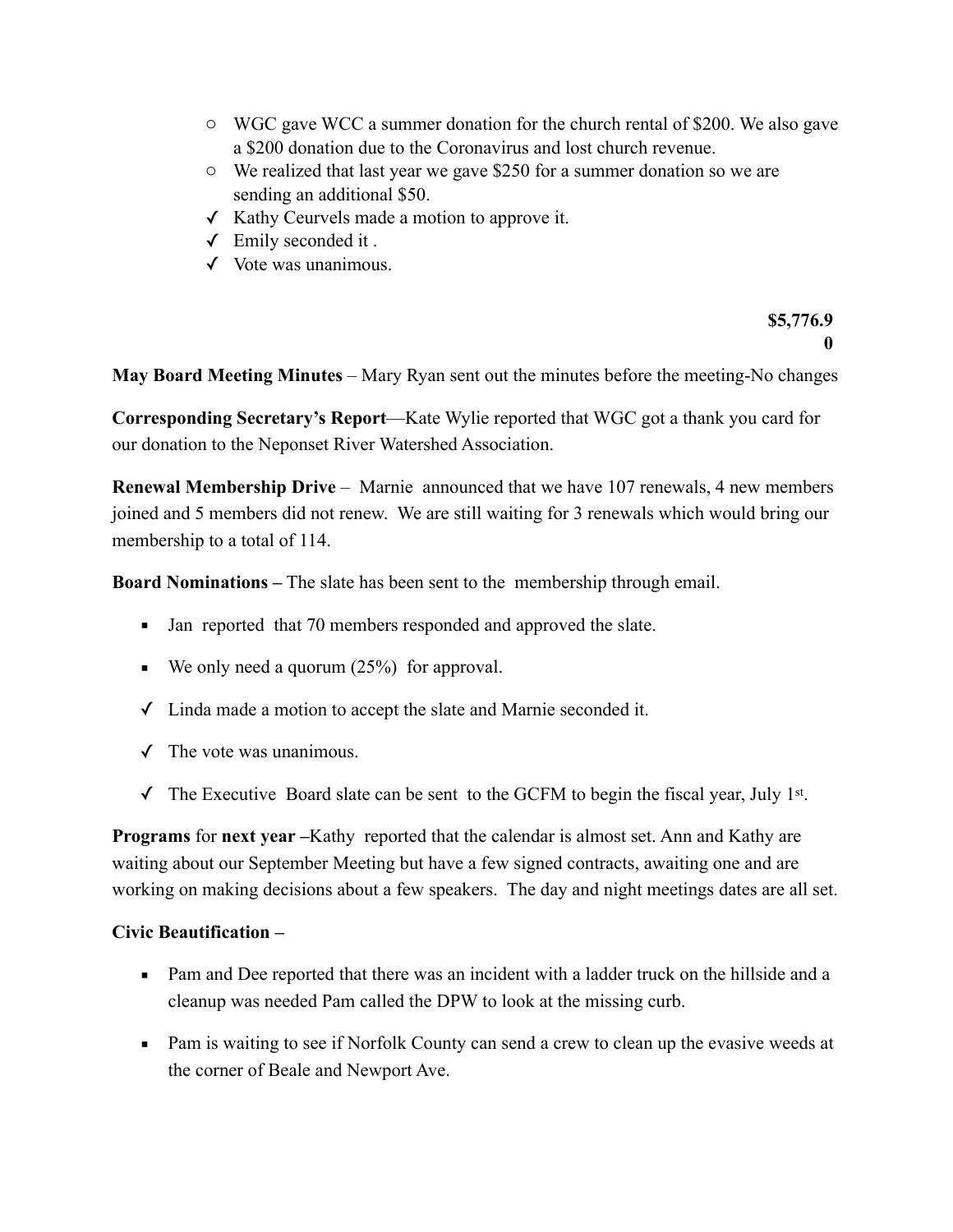■ Pam will corrdinate with Jo and send out an email to get helpers.

### **Plant Sale Update –**

- Ann and Kathy reported at WGC made \$1,064 with no expenses except for a few bags of dirt.
- Board members acknowledged the hard work of Kathy Ceurvels and Ann Foresman to dig up, coordinate, and deliver plants. Molly Mullin was also acknowledged for her donations.
- Ann recommended that we give a \$50 gift certificate to Jack O'Malley for his kindness in donating 100 plus plants for the sale.
- The Board agreed and Ann will make the delivery.

### **Calendar**-

- The Calendar has been updated to reflect the Board's monthly duties.
- **Emily announced that the GCFM no longer has a "Green Book" but calls it the** Yearebook Directory.
- Mary will make the change on the e-version and send it to Suzanne to post on the website.
- Linda made a calendar for members' easy viewing of meetings and activities and will send it out so it can also go on our website.

#### **Installation Party** -

- The plan is to move it to September if we have a meeting.
- Emily and Judy H. will work on the details if we're in the Church by Sept.
- We will have it catered and possibly ask for dessert donations. Once we create a food policy, this might change.

**State Of Emergency** – GCFM has cancelled everything for this calendar year and some things for the spring.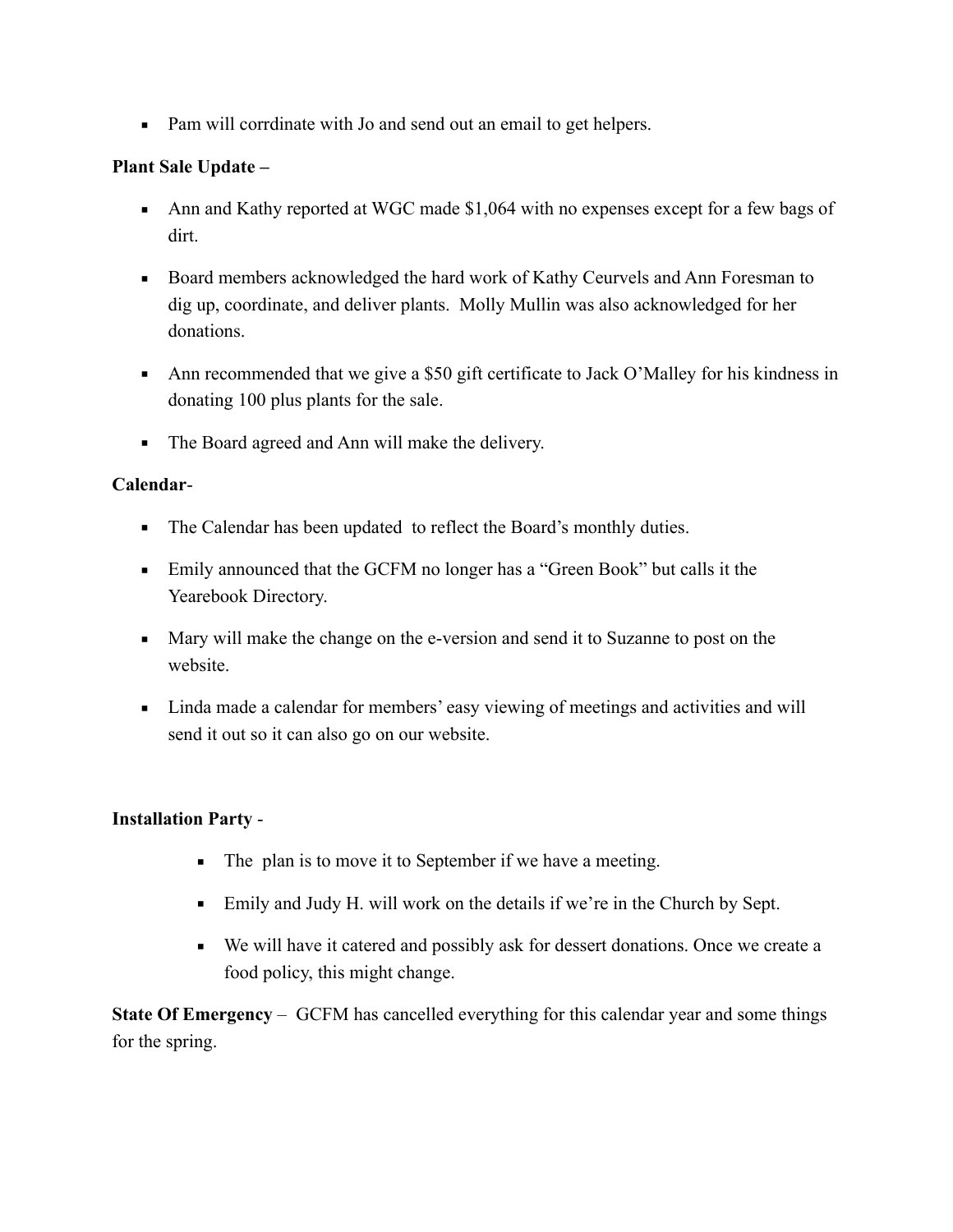WGC Board Members agreed to go ahead with the July and August strolls at Molly Mullins and Cynthia Lewis's houses.

#### **Accessing closet at Wollaston Congregational Church**

- A handful of Board Members have keys to the closet.
- In order to track who has been in there, Linda will create a sign-in sheet in a binder for members to include their name, date and time accessing the closet.
- Linda agreed to house all the gloves that some members have been asking to purchase so members can get them from her and pay at the same time.

### **Wollaston Congreagational Church COVID 19 waiver**

- $\blacksquare$  WCC has a Waiver of Liability that the President(s) of WGC need to sign to be kept on file to absolve the Church of any responsibility if attendees contract Covid19.
- Kathy C. agreed to sign it and send it to Kate W.
- **•** Janet and Kathy will draft a letter alerting the membership of the waiver.

### **Grants**

- WGC received a GCFM grant in 2019 for the Dorothy Quincy House and since it was within the past 3 years, we cannot apply now.
- The National Garden Clubs, Inc. and The AMES Companies, Inc. grant application was denied.
- Community Preservation Act
	- o Civic Beautification will work on a proposal for a winter application.
	- o Ralph Ames will be contacted to get pricing.

### **Committee Reports**

▪ **Civic Beautification**